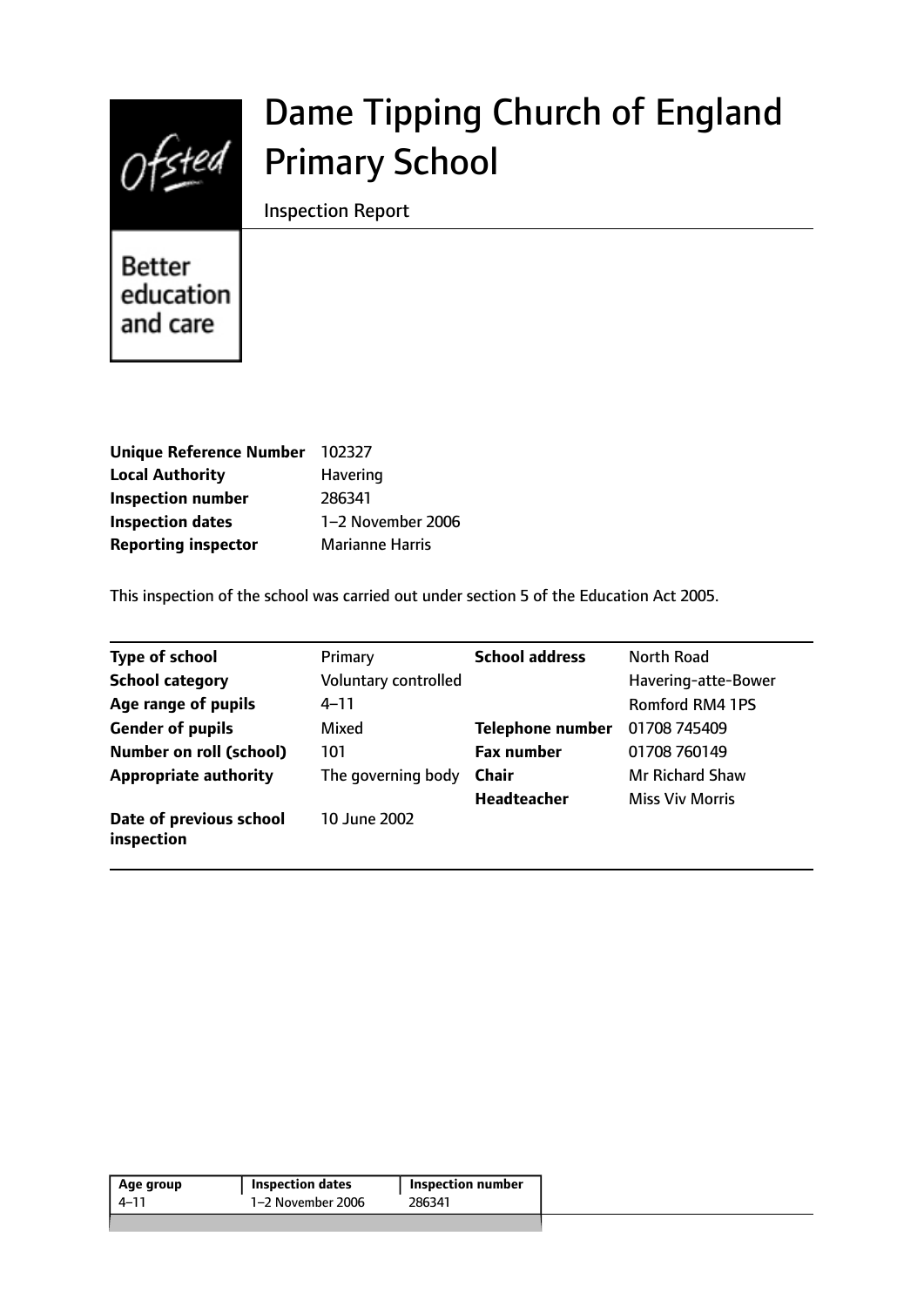© Crown copyright 2006

Website: www.ofsted.gov.uk

This document may be reproduced in whole or in part for non-commercial educational purposes, provided that the information quoted is reproduced without adaptation and the source and date of publication are stated.

Further copies of this report are obtainable from the school. Under the Education Act 2005, the school must provide a copy of this report free of charge to certain categories of people. A charge not exceeding the full cost of reproduction may be made for any other copies supplied.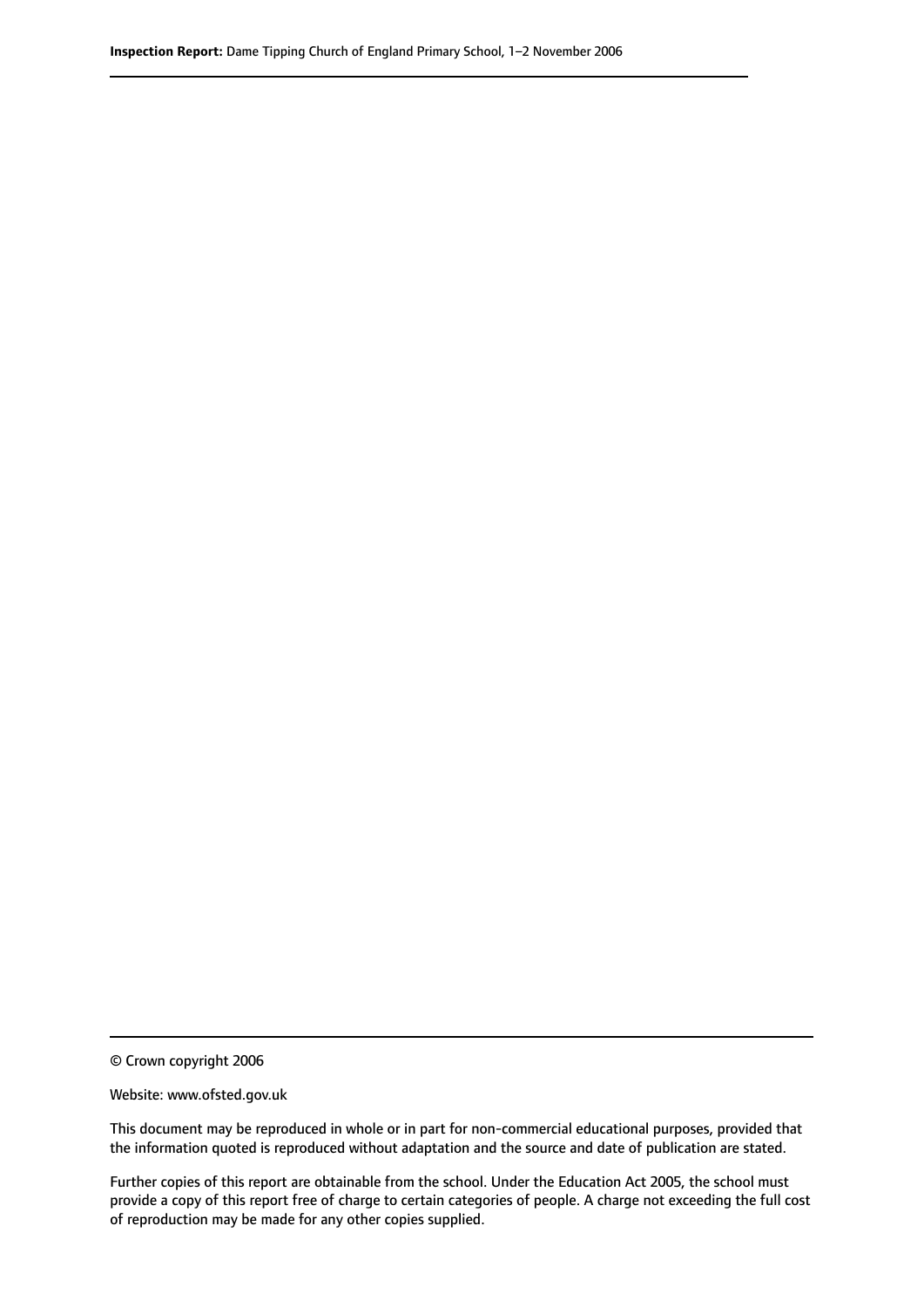# **Introduction**

The inspection was carried out by one Additional Inspector.

# **Description of the school**

This is a small primary school where most of the pupils live in the surrounding rural area. Most are from White British backgrounds. The proportion of pupils who are eligible for free school meals, or who have learning difficulties and disabilities, is below average.

# **Key for inspection grades**

| Outstanding  |
|--------------|
| Good         |
| Satisfactory |
| Inadequate   |
|              |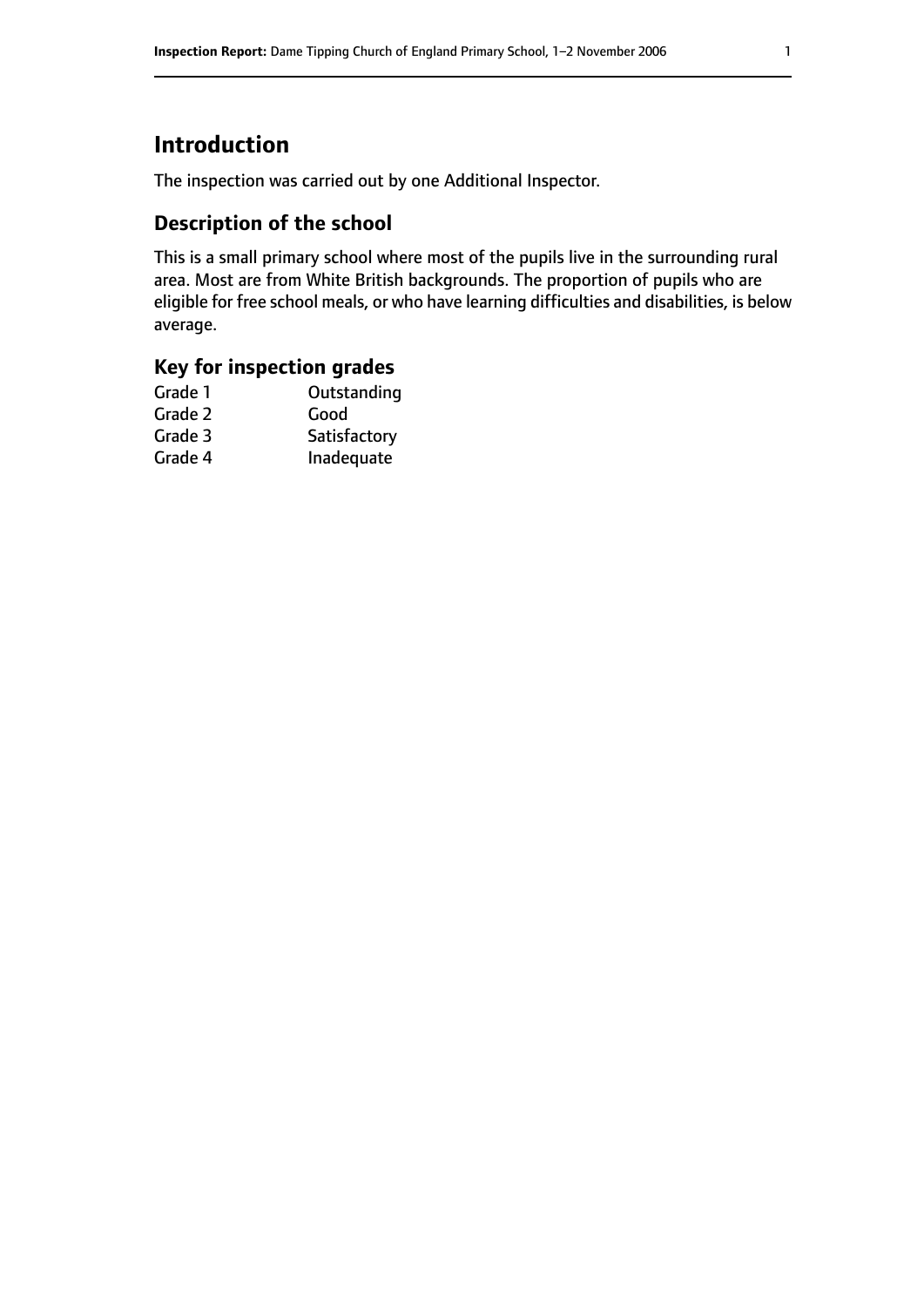# **Overall effectiveness of the school**

#### **Grade: 2**

Dame Tipping is a good school that has some outstanding features. Parents are overwhelmingly supportive and report that the school is a 'very safe, secure and caring school where children thrive'. Pupils agree with this and thoroughly enjoy learning and taking part in all of the activities offered. The headteacher and her team of staff and governors have been very successful in creating a school where standards are above average and pupils achieve well. This has not always been the case, but much work has been carried out to successfully address the weaknesses in teaching and learning so that they have improved significantly since the time of the last inspection. The drive to improve further is reflected in the way staff work well together and promote pupils' personal development and well-being extremely effectively.

Children in the Foundation Stage get off to a good start and quickly settle in to the school community. All pupils are encouraged to take an active part in the life of the school and they are well equipped for later life. As part of the positive Christian ethos of the school there is much emphasis on caring for others. Older pupils talk about the need to care for younger ones, and to think of others less fortunate than themselves. Behaviour both around the school and in lessons is exemplary. Pupils know that there is an adult they can turn to if they have a problem and are confident that it will be sorted out. They understand about keeping healthy because the school plans lessons and discussion times when these issues can be talked about. All of this results in pupils who are mature, confident and keen to learn.

Teachers know the pupils very well and plan interesting and lively lessons. This makes learning fun and humour is often used to encourage the pupils. However, not enough emphasis has been put on setting individual targets for pupils. These are often in language that is not easily understood and teachers' marking does not always show pupils how they can improve their work in order to reach higher standards.

Leadership and management are good. There has been much success in addressing the weaknesses identified in the last inspection, and there is a drive to improve further. The governors are very supportive of the school and are keen that the school remains central to the local community.

#### **What the school should do to improve further**

- Refine pupil targets so that they can be easily understood and pupils know what they are aiming for.
- Ensure that marking helps pupils know what they need to do to improve their work.

## **Achievement and standards**

#### **Grade: 2**

When they begin school, children's attainment is broadly average, although this does vary from year to year because each cohort is so small. During their time in the Reception year they achieve well and reach standards that are above those normally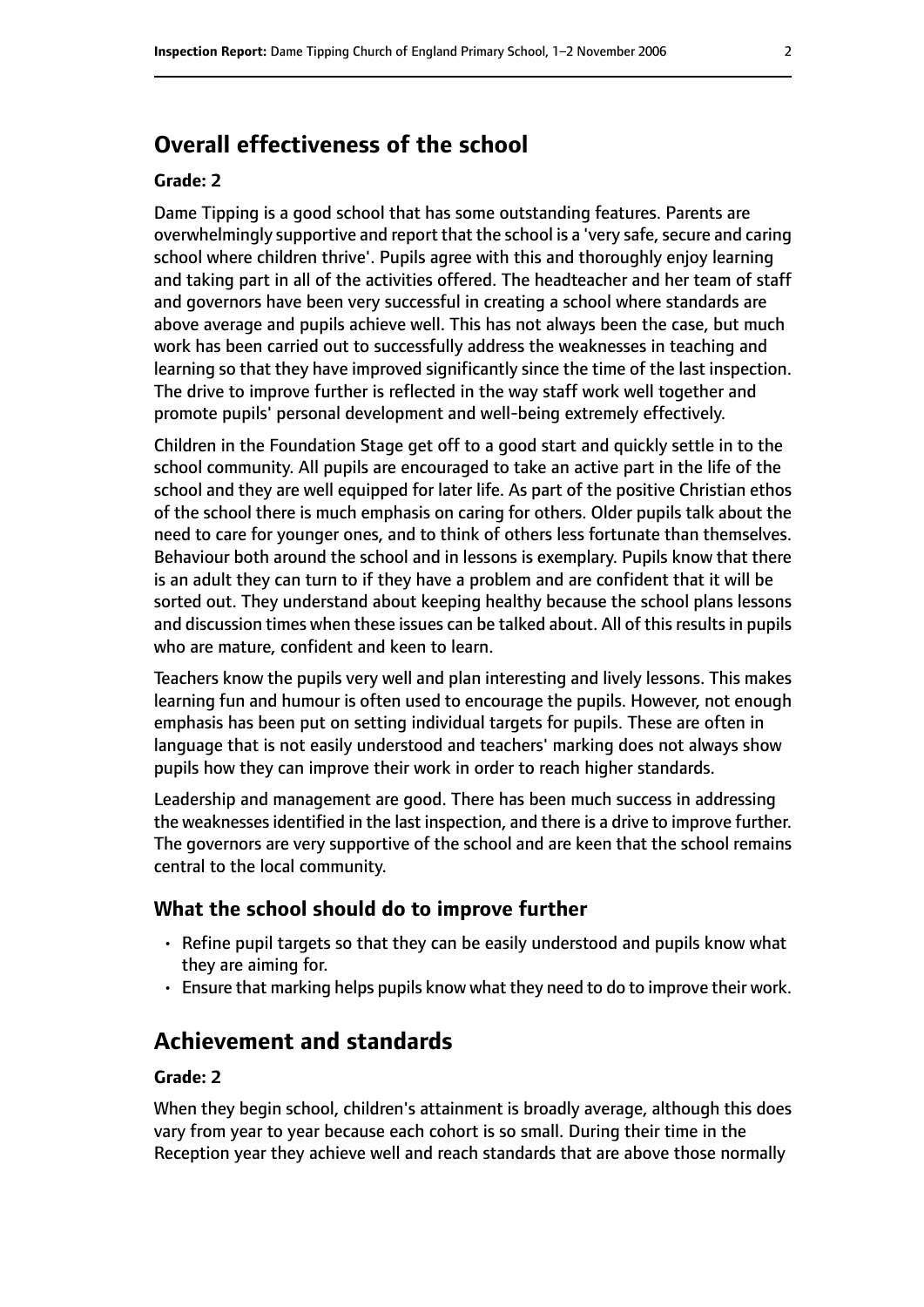expected for children in the Foundation Stage. This good progress continuesthroughout Key Stage 1 and standards in national tests for pupils at the end of Year 2 are above average in reading, writing, mathematics and science. By the end of Year 6 standards remain above average, with most pupils reaching the higher levels in mathematics and science, and half reaching the higher level in English. These above average standards have been consistent over the last six years, with remarkably little fluctuation given the small number of pupils who take the tests. Pupils' achievement overall is good because there has been a slight dip in Years 3 and 4 where progress is not as marked as it is in Years 5 and 6. The school has identified this and has worked hard to ensure that all pupils make the good progress whatever year group they are in.

# **Personal development and well-being**

#### **Grade: 1**

Pupils' personal development, including that for spiritual, moral, social and cultural development, is outstanding. Throughout the school pupils are very enthusiastic about learning because the school places great store on listening to what the pupils have to say and acting upon it. The School Council is a new initiative in the school and already they have spoken to the governors about the state of the toilets and have been taken very seriously. They speak animatedly about the two children they sponsor in the Gambia and about collecting bottle tops to help provide a wheelchair for a local child. They eagerly make gifts for a craft fair, effectively learning the skills that are important to them in later life. Behaviour is exemplary. The older pupils care for the younger ones and want to spend more time in school because they miss their friends during the holidays. Attendance is good because pupils want to come to school and they speak highly of all of the activities that are offered to them. In conversations with older pupils they show a great maturity when discussing healthy eating and know that exercise is good for them. They willingly attend skipping lessons before school because they know that it helps keep them healthy. There has been much discussion about healthy eating and pupils accept the need to eat fruit and vegetables.

# **Quality of provision**

## **Teaching and learning**

#### **Grade: 2**

Teaching and learning are good. Teachers have high expectations of all pupils doing their best in lessons and encourage them to explain clearly what they are doing. Relationships throughout the school are very good and pupils comment on the fact that teachers are always willing to have a joke with them and that makes learning fun. Lessons are well planned and ensure that pupils build on what they have already learnt. Teaching assistants make a significant contribution to lessons and support pupils of all abilities well. However, marking of the work in books is not good enough to show pupils what they have to do to improve.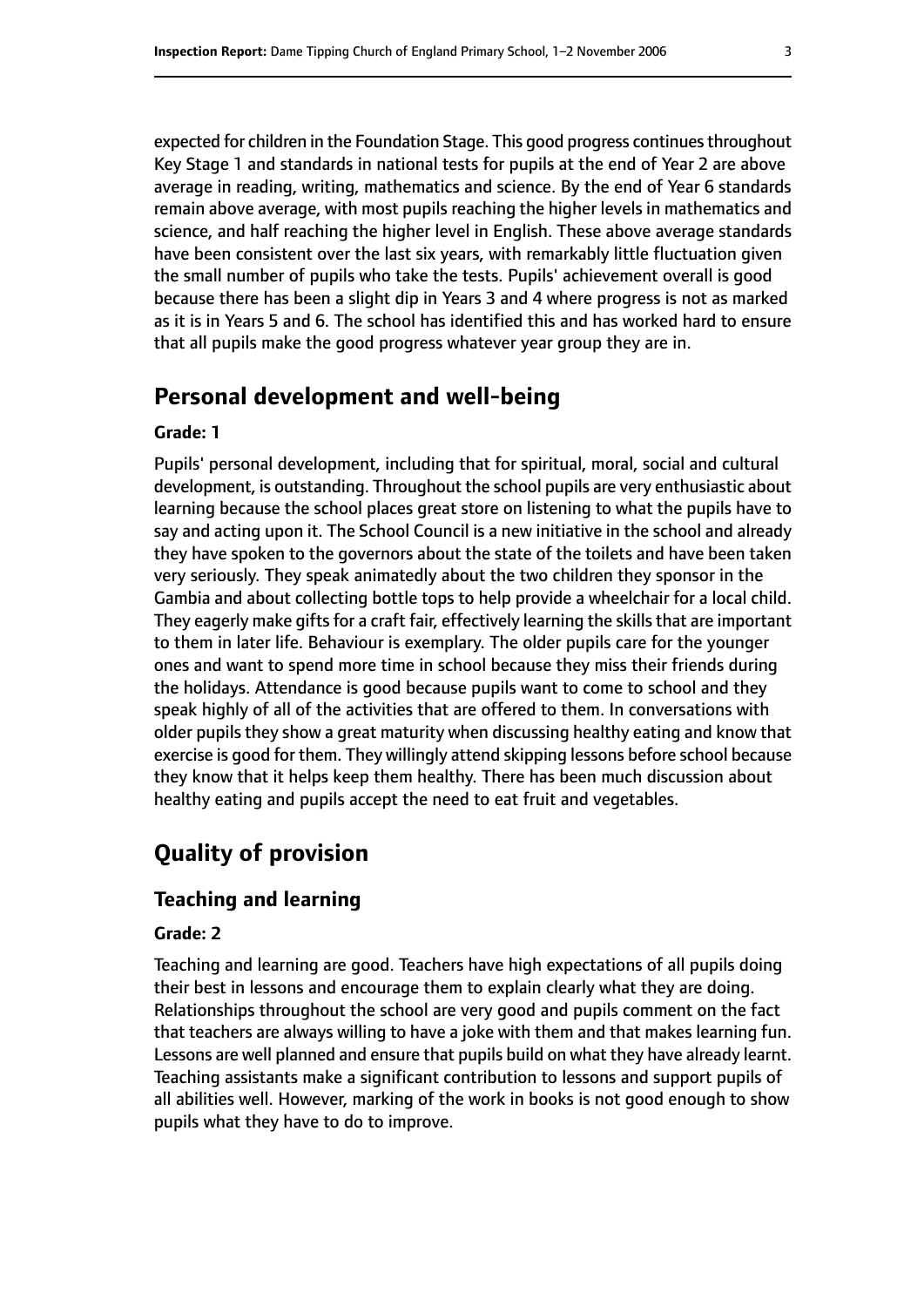#### **Curriculum and other activities**

#### **Grade: 2**

The school provides a good curriculum that is enriched very well by outside activities and interesting lessons. Pupils are very enthusiastic about the drama sessions that each class experiences every week and about the provision for music. The choir is especially popular. There is a good range of sporting and art activities, more than is normally seen in a small school. The attendance at after school clubs is very good and pupils are keen to extend their skills. The local area is used well for visits and photographs of the immediate locality were used very effectively to enable pupils discuss issues of safety outside the school. The school acknowledges that much emphasis is put on English and mathematics and more could be done to integrate subjects such as history and geography into English lessons.

#### **Care, guidance and support**

#### **Grade: 2**

The care and personal support given to pupils is outstanding, but guidance, in the form of setting individual targets for each pupils and presenting them in a form that they can understand, is satisfactory. This results in this aspect of the school's work being good overall. The excellent care and support given to pupils results in them being mature, caring and enthusiastic people, ready to move on to the next stage of their education. Every effort has been made to ensure that the school is a safe environment and that all adults that work with the pupils are checked. Child Protection procedures are robust and strategies put in place should they be needed. However, pupils themselves report that they are unsure of their targets and how they can improve their work. These are often written in language that is not easy for the pupils to understand and there is no procedure for reviewing them. Although teachers know the pupils well and plan work based on prior learning, there is too little guidance on what each pupil is aiming for in order to reach higher standards.

## **Leadership and management**

#### **Grade: 2**

Leadership and management are good. Since the time of the last inspection there has been great success in improving the standard of teaching. Good use has been made of existing expertise to support all staff and this has resulted in good teaching. All staff are committed to raising standards and work together very well to achieve this. Governors are very supportive of the school and ask challenging questions about test results and how well pupils are doing.

The headteacher has been very successful in creating a school that is part of the community. The importance of pupils' personal development is emphasised at all times and has resulted in mature individuals who feel part of the school. Weaknesses in teaching and learning have been accurately identified and tackled effectively so that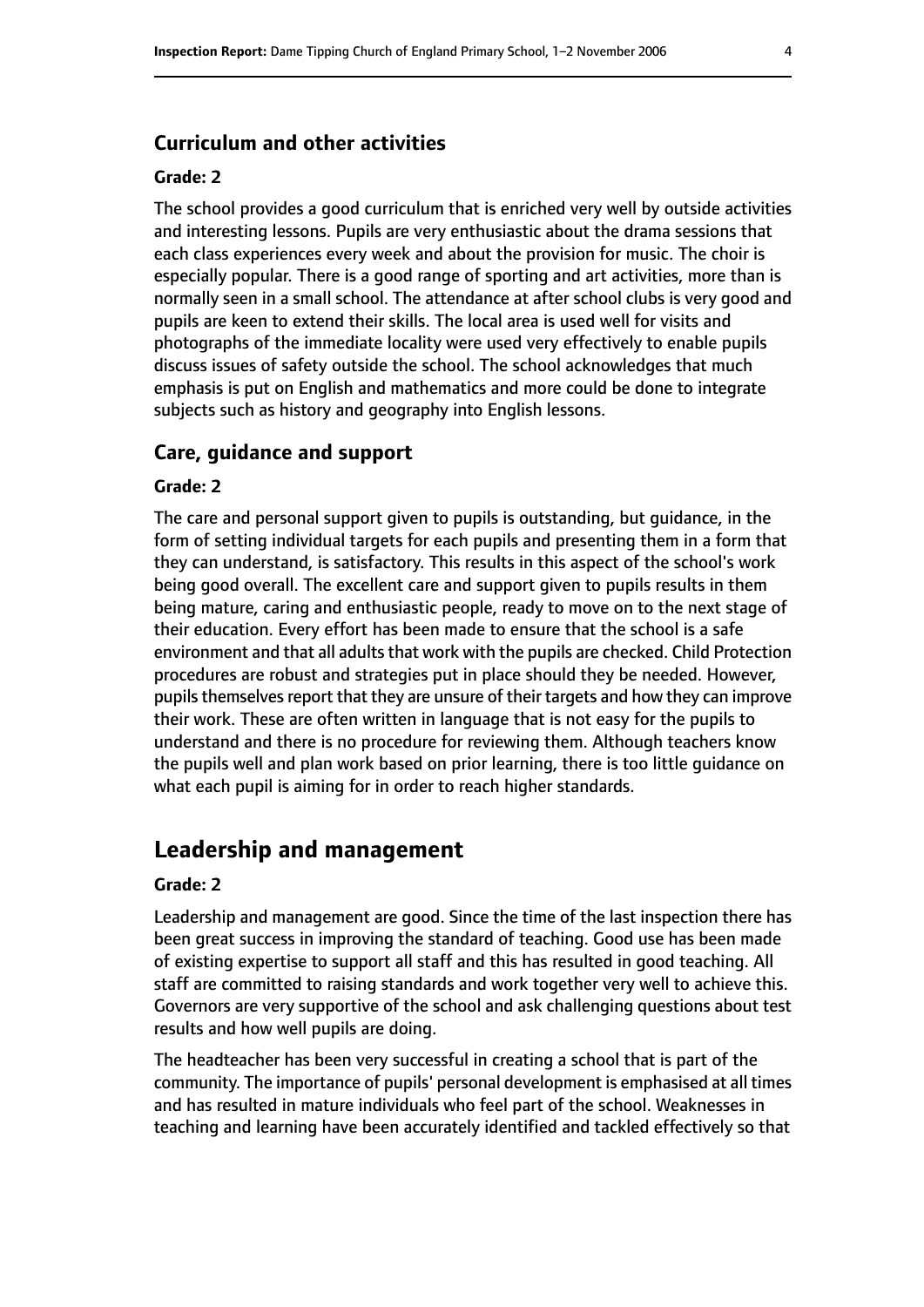pupils can meet challenging targets. There has been good improvement since the last inspection and the school demonstrates that it has a good capacity to improve further.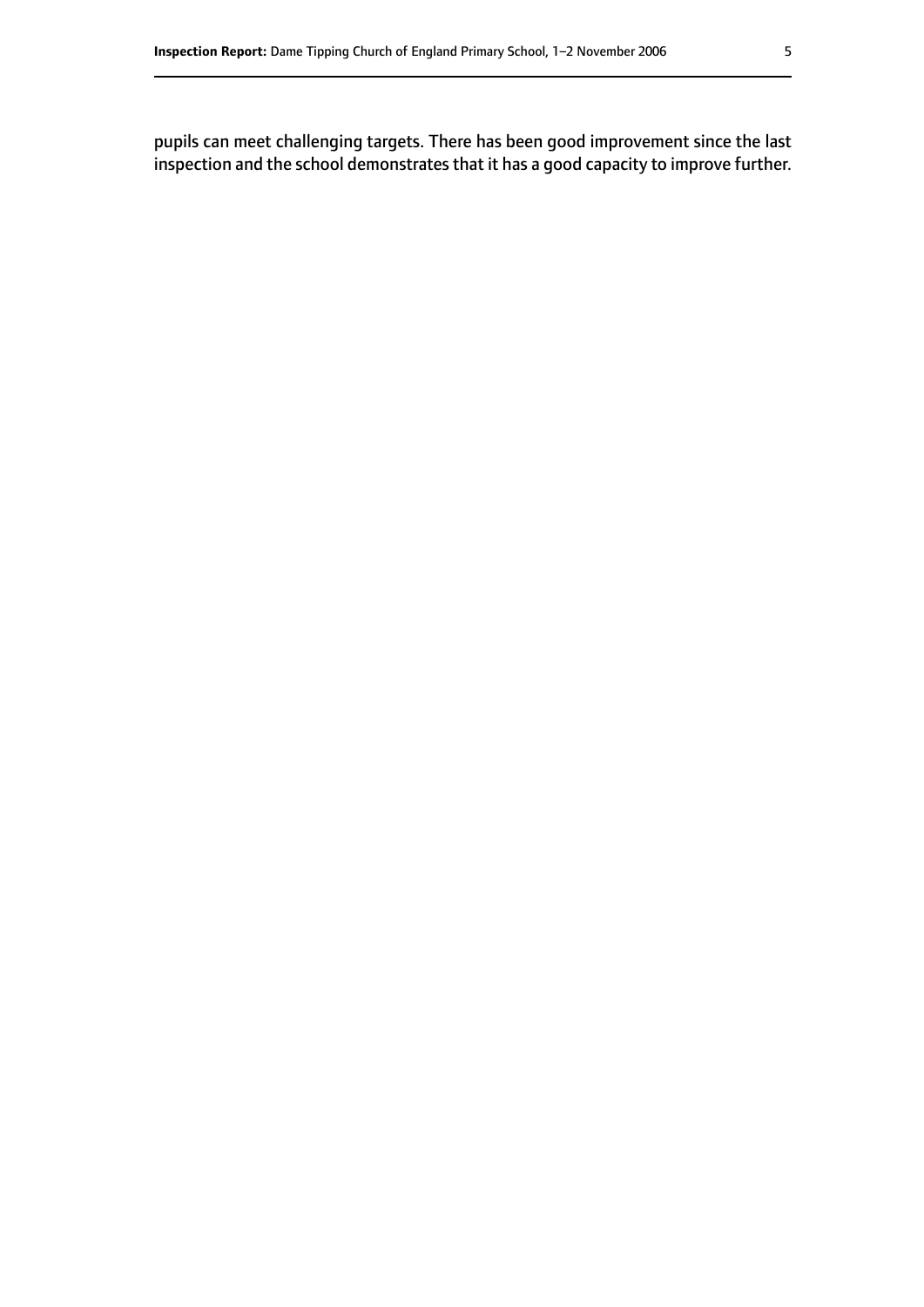**Any complaints about the inspection or the report should be made following the procedures set out inthe guidance 'Complaints about school inspection', whichis available from Ofsted's website: www.ofsted.gov.uk.**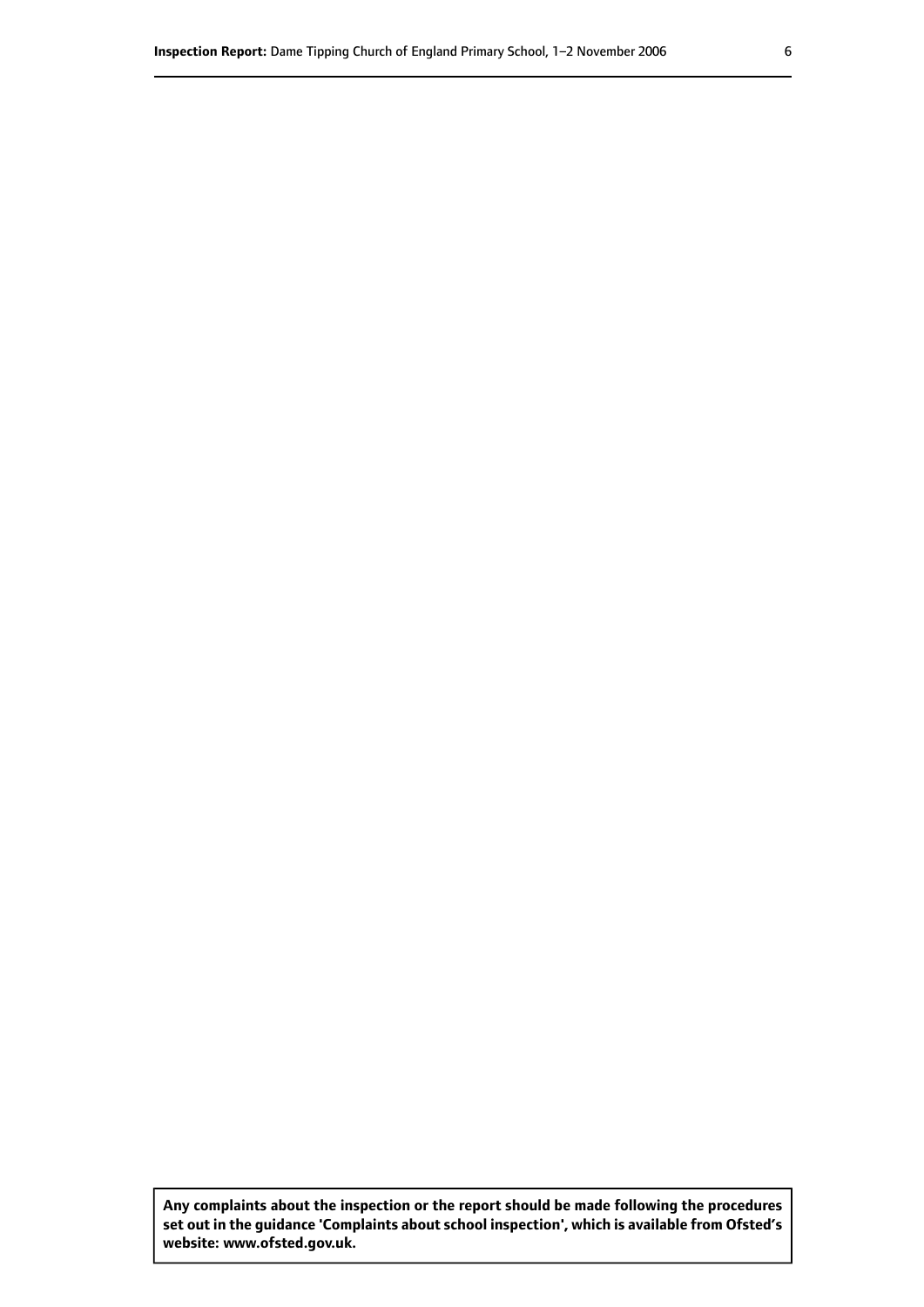# **Inspection judgements**

| Key to judgements: grade 1 is outstanding, grade 2 good, grade 3 satisfactory, and grade 4 | School         |
|--------------------------------------------------------------------------------------------|----------------|
| inadeauate                                                                                 | <b>Overall</b> |

# **Overall effectiveness**

| How effective, efficient and inclusive is the provision of education, integrated<br>care and any extended services in meeting the needs of learners? |     |
|------------------------------------------------------------------------------------------------------------------------------------------------------|-----|
| How well does the school work in partnership with others to promote learners'<br>well-being?                                                         |     |
| The quality and standards in the Foundation Stage                                                                                                    |     |
| The effectiveness of the school's self-evaluation                                                                                                    |     |
| The capacity to make any necessary improvements                                                                                                      |     |
| Effective steps have been taken to promote improvement since the last<br>inspection                                                                  | Yes |

# **Achievement and standards**

| How well do learners achieve?                                                                               |  |
|-------------------------------------------------------------------------------------------------------------|--|
| The standards <sup>1</sup> reached by learners                                                              |  |
| How well learners make progress, taking account of any significant variations between<br>groups of learners |  |
| How well learners with learning difficulties and disabilities make progress                                 |  |

# **Personal development and well-being**

| How good is the overall personal development and well-being of the<br>learners?                                  |  |
|------------------------------------------------------------------------------------------------------------------|--|
| The extent of learners' spiritual, moral, social and cultural development                                        |  |
| The behaviour of learners                                                                                        |  |
| The attendance of learners                                                                                       |  |
| How well learners enjoy their education                                                                          |  |
| The extent to which learners adopt safe practices                                                                |  |
| The extent to which learners adopt healthy lifestyles                                                            |  |
| The extent to which learners make a positive contribution to the community                                       |  |
| How well learners develop workplace and other skills that will contribute to<br>their future economic well-being |  |

# **The quality of provision**

| How effective are teaching and learning in meeting the full range of the<br>  learners' needs?                      |  |
|---------------------------------------------------------------------------------------------------------------------|--|
| $\mid$ How well do the curriculum and other activities meet the range of needs<br>$\mid$ and interests of learners? |  |
| How well are learners cared for, guided and supported?                                                              |  |

 $^1$  Grade 1 - Exceptionally and consistently high; Grade 2 - Generally above average with none significantly below average; Grade 3 - Broadly average to below average; Grade 4 - Exceptionally low.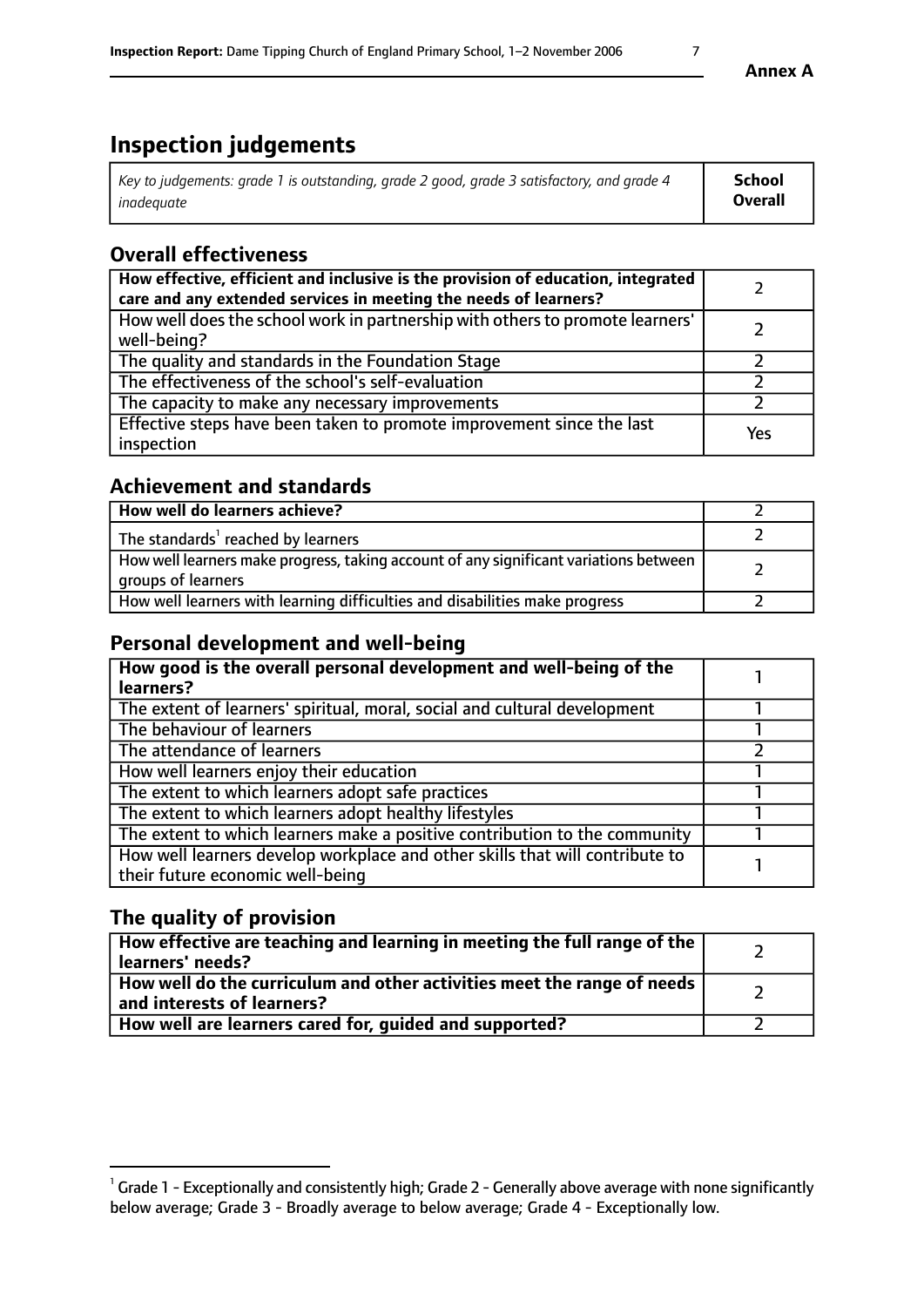# **Leadership and management**

| How effective are leadership and management in raising achievement<br>and supporting all learners?                                              | $\mathcal{P}$ |
|-------------------------------------------------------------------------------------------------------------------------------------------------|---------------|
| How effectively leaders and managers at all levels set clear direction leading<br>to improvement and promote high quality of care and education |               |
| How effectively performance is monitored, evaluated and improved to meet<br>challenging targets                                                 | 3             |
| How well equality of opportunity is promoted and discrimination tackled so<br>that all learners achieve as well as they can                     |               |
| How effectively and efficiently resources, including staff, are deployed to<br>achieve value for money                                          | $\mathcal{P}$ |
| The extent to which governors and other supervisory boards discharge their<br>responsibilities                                                  | 2             |
| Do procedures for safequarding learners meet current government<br>requirements?                                                                | Yes           |
| Does this school require special measures?                                                                                                      | No            |
| Does this school require a notice to improve?                                                                                                   | <b>No</b>     |